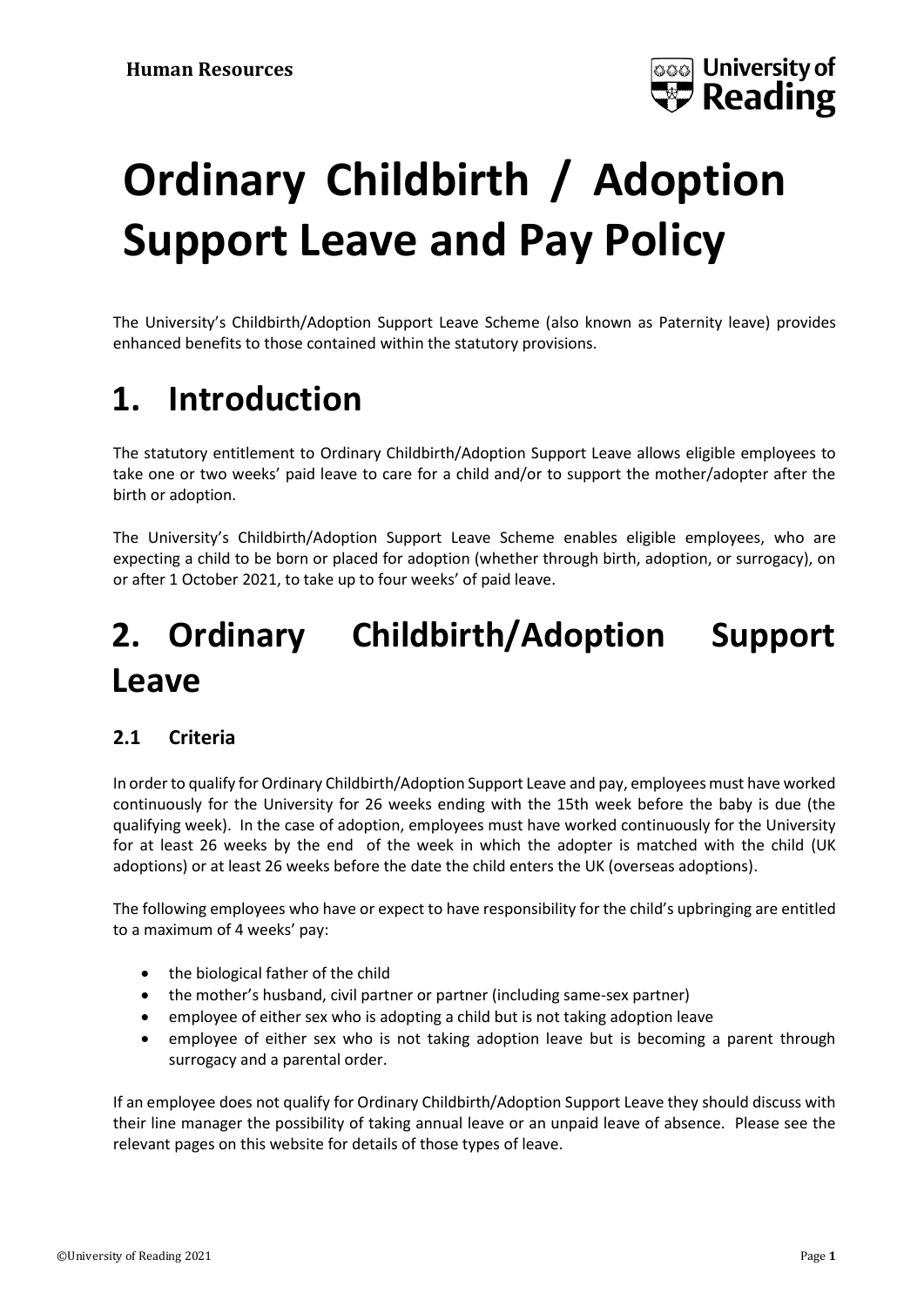#### **2.2 Entitlement**

Employees who meet the above eligibility criteria can choose to take their entitlement as a single block of four weeks or as two blocks of two weeks. The leave cannot be taken in single weeks. Please see section 2.3 below for information regarding the timeframe within which Ordinary Childbirth/Adoption Support Leave must be completed.

During Ordinary Childbirth/Adoption Support Leave, eligible employees will be paid by the University at their normal rate of pay. (This will include an element of Ordinary Statutory Paternity Pay (OSPP) where appropriate, which is effectively enhanced by the University to equal full pay).

Employees can take only one period of leave per pregnancy even if more than one baby is born as the result of the same pregnancy.

In situations where the baby is stillborn after 24 weeks or is born alive at any stage of the pregnancy and an employee meets the eligibility criteria, the employee remains entitled to take Childbirth Support Leave.

#### **2.3 Taking Ordinary Childbirth/Adoption Support Leave**

Ordinary Childbirth/Adoption Support Leave can start on any day of the week following the child's birth or placement for adoption, but must be completed within 56 days of the actual date of birth/placement of the child. If the child is born early, leave must be taken within the period from the actual date of birth up to 56 days after the expected date of birth. In the case of overseas adoptions, adoption support leave can start on the date the child arrives in the UK or an agreed number of days after. In the case of surrogate parents, the leave can start on the day the child is born or the day after.

#### **2.4 Notification**

Employees should discuss their intention to take Ordinary Childbirth/Adoption Support Leave with their line manager as soon as is practicable. Consideration will need to be given to cover if appropriate.

To qualify for Ordinary Childbirth/Adoption Support Leave employees must:

- formally tell the University that they wish to take the leave by completing the Ordinary Childbirth/Adoption Support Leave Form. This is then signed off by the employee's line manager and Head of School/Department. The form is then sent to HR Operations.
	- o Births (including surrogacy): Notice must be given by the end of the 15th week before the baby is due, or, if this is not possible, as soon as is reasonably practicable
	- o Adoptions: Notice must be given within 7 days of the adopter being advised of being matched with the child or, if this is not reasonably practicable, as soon as is reasonably practicable

In order to change the start date of Ordinary Childbirth/Adoption Support Leave employees must provide at least 28 days' notice (unless this is not reasonably practicable).

#### **2.5 Time off for appointments**

Employees, who are the biological father or mother's partner (including same-sex), are entitled to unpaid leave for up to 2 appointments, capped at 6.5 hours per appointment for the purpose of accompanying expectant mothers to ante-natal appointments. In the case of adoption, the co-adopter will be entitled to unpaid time off for up to 2 appointments.